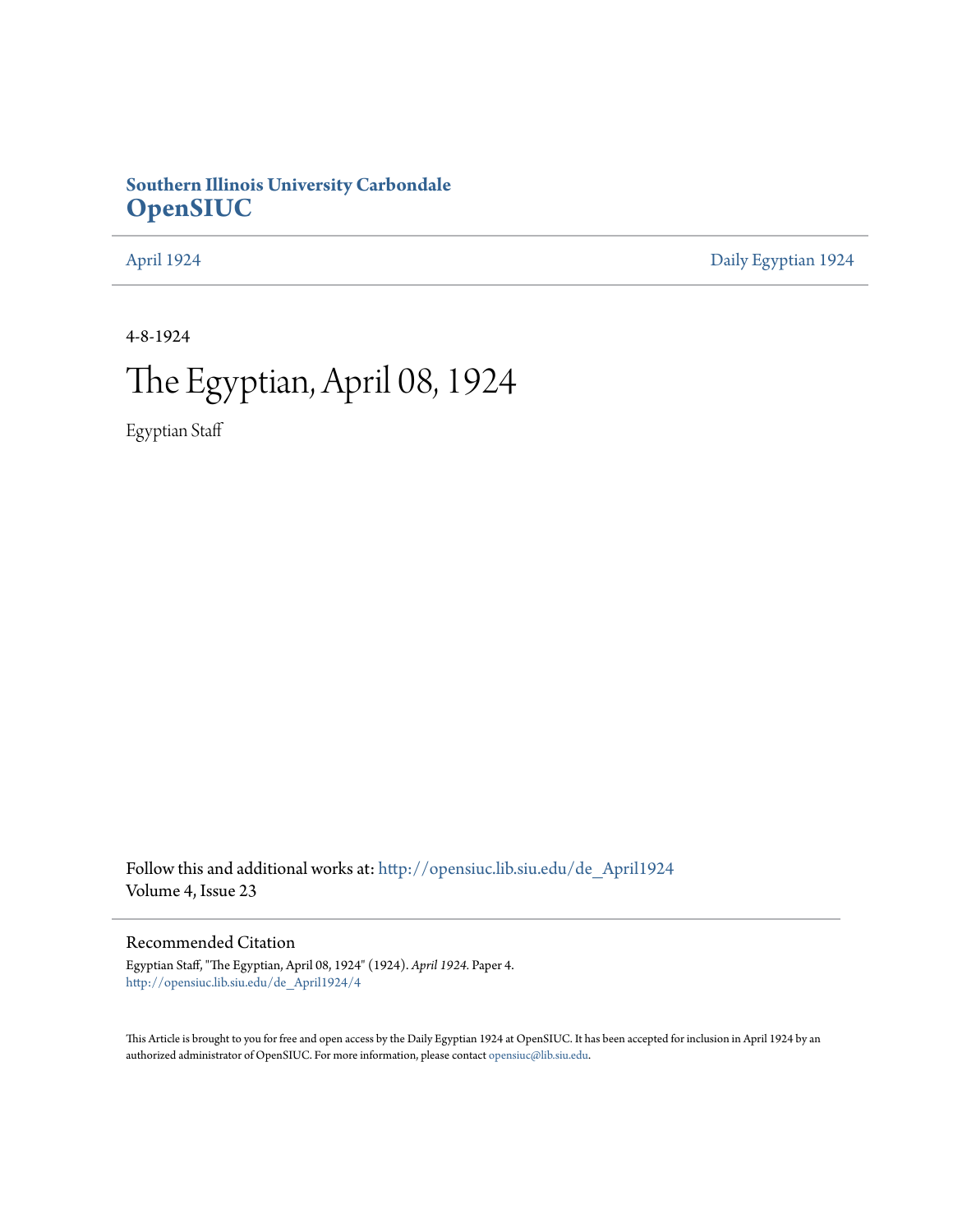

 $\rm Volume~IV_{\odot}$ 

Carbondale, Illinois, April 8, 1924

# **One Thousand Students Have Registered This**

SESSIONS OTHER THAN GENERAL THE 44TH ANNUAL MEETING OF THE

County Su<sup>p</sup>erintendent Session

This session was held Thursday morning in the Socratic hall. Chas. O. Ottrich was president and Lucy Twente was secretary. The program was as follows: Address-How to Make the County Superintendent's Visit Most Helpful, State Superintendent F. G. Blair; address-Preparation of Teachers for the Rural Schools, Supt. John E. Miller. St. Clair ceunty; address-Organizing and Teaching a One-Teacher School, Asst. State Supt. W. J. Hoffman. Mr. Blair's address was very he'pful and inspiring to county superintendents. Messrs. Miller and Heffman each read papers.

The election of officers for next year resulted in selecting the following: F. E. Worrel, pres'dent; H. N. Cupp, vice president; Lucy Twente, secretary.

#### City and Village Section

Joseph Strickler of Du Quein presided over this meeting. It proved to be one of the very best of the entire meeting. The mugical numbers rendered by the gir's' quartet of Anna-Jonesboro Community High school and the MacDowell Cheral Club of Carbondale Community High were es. pecially pleasing. It is generally conceded that the best address given during the two days' session was President E. B. Bryan's. "A Defensible Education." Professor Clifford Woody of Michigan University also addressed this body.

#### High School Section

The High school section presided over by F. H. Wilson of West Frankfort met in old Normal hall. The seating capacity was utterly inadequate for the occas'on. It seems that since this has been the condition for the last three years, some sort of arrangement ought to soon be made by wh'ch this condition could be ta. ken care of. Professor Woody addressed the body on the subject. "Needed Investigation in the High School." He was much enthused over his subject and the facts he gave. were to many "eve-openers." Professor Gayler of the State Teachers' Cellege at Macomb followed Mr.

SOUTHERN ILLINOIS TEACHERS' ASSOCIATION



J. F. KARBER. President for 1925.

The 44th Annual Meeting of the Southern Illinois Teachers' Association tegan with a general session, Thursday afternoon, March 27. The spirit of cooperation which existed throughout all the sessions, was evinced at the beginning, when the andience sang so whole heartedly under the leadership of Mr. J. H. Jaquish.

After the invocation by Rev. J. B. McMinn, Mr. W. O. Brewn cleverly introduced the Association's president, Miss May S. Hawkins, county sulrerintendent of Pulaski county. After some well\_chosen remarks commending the Executive Committee for the splendid program arranged for the meeting, and praising the teachers for such a large advance enrollment (the largest ever), Miss Hawkins launched into the main theme of her address. She emphasized the fact that character building is the teacher's big problem, and that the teacher should realize the importance of her calling and should do her utmost to inculcate moral ideals in the pupils. Poys and girls should be given a training that will prepare them morally and mentally for the affairs of the world, and Miss Hawkins stated that the home and church and school were institutions upon which the responsibility of giving such training must rest. She especially urged each teacher to do his part in helping the school to carry faithfully its portion of the responsibility.

Since Pres. E. B. Bryan, of the Ohio University, failed to be present. Prof. M. V. O'Shea, of the Wisconsin University, gave his splendid lecture, "The Child as Heir of the Past." For over an hour he held the audlence's Geepest attention.

By way of introduction, he cited several illustrations to show that plants and animals had passed through a series of changes in their development. Bringing this subject on down to the child, he pointed out (Continued on Page 7)

#### YES, THEY SERVED

It is to be regretted that the cuts for others who were officially and unofficially connected with the S. I. T. A. could not be obtained. Many nice things could be said about every individual who held an office. If we knew something of the work required to get a program of this sort the chances are we would some time or other stop each member of the executive committee and give to him a word of thankfulness for the faithful services rendered. All of us who have known May S. Hawkins for some time, knew the association could have made no better selection of a president than it did make when she was selected for the 44th session. Miss Hawkins was not in the least a disappointment.

The busiest man on the job was the financial secretary, Claude Vick. but it wouldn't be natural to see Claude otherwise. When some onhas taken care of the money proposttion as well as J. F. Karber has it is just natural to think that he could do just as well as president and with this sort of confidence, Mr. Karber was made president for the 1925 meeting. There are others, who should be mentioned whose names did not appear on the programs and the public at large do not know o' the tremendous amount of time and energy spent in rolling up by far the greatest advance enrollment the association has ever known. We refer to Professor E. G. Lentz, this year's publicity agent and chairman of the executive committee for next year Mr. Lentz is not in the habit of tell ing just how hard he works at a certain task. but you may know that when 1800 teachers out of 2517 enroll in advance, some one must be responsible for it. The S. I. N. U. is proud that Mr. Furr was chairman of the executive committee this year and it is just as proud that Mr. Lentz is to take care of that work next year. The Egyptian predicts the greatest meeting for 1925 that we have ever had...

Receive no satisfaction for premed itated impertinence; forget it.-for give it,-but keep him inexorably at a distance who offered it.-Lavater.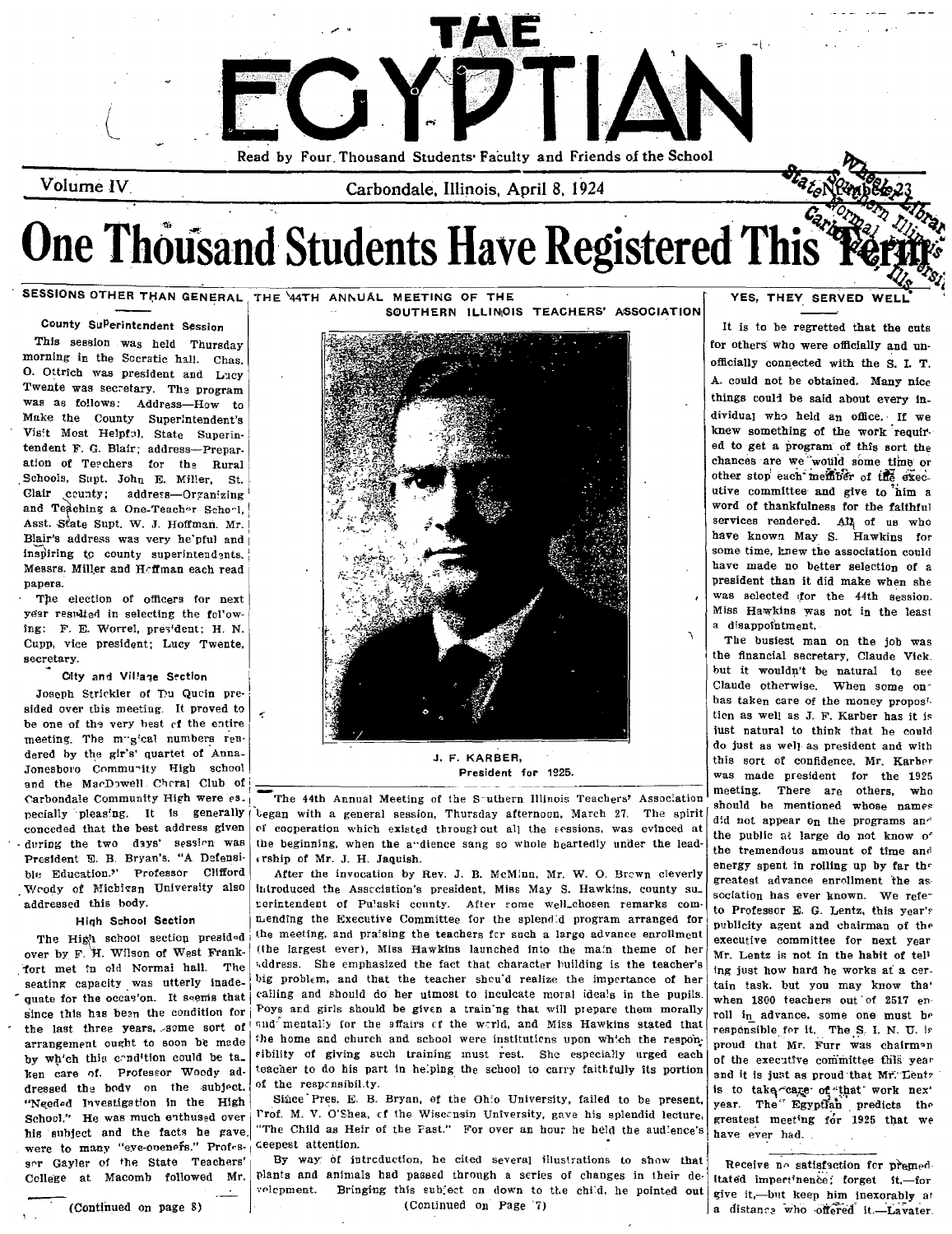Page Two

#### HIGH SCHOOL SOPHOMORES WIN THE CLASS TOURNEY

For the first time that history records the Sophomores of the University High school walked away with the combined High school and college class basketball tourney in this year's contest. Once before in 1921, this record was nearly equalled when the Juniors took the honors. Some way or other the college teams failed to work out in the proper form this year to beat the fast quintet that the second year was able to put on the court. Muckelroy, Thompson and Cherry of last year's Junior High team formed the basis of their team. The two McNeal brothers were the other two regulars. This is only an\_ other proof of the teams that the Junior High have been able to turn out. With their two old members, Lutz of the Community High team and Phillips of the Community squad, they, playing as it would have been their second season together would have been a team that would have been hard for a good many High schools in this section to have han-Allen, Rude, Smith, Hickey, háih Crawshaw, Pierce and Bailey are other products of the J. H. S.

The final standing of the teams are as fellows: High school Sophomores......6 1 -86 Normal Seniors ...........................5 2 .72 High School Seniors................. 5 2 .72 High School Juniors ...............5 2 .72  $.57$ High School Freshmen............2 5 .29 The Egyptian has picked the fol-

lowing as the all-star team: C.-Lawless, Senior.

- F.-Benton, Senior.
- F.-Harper, Senior.
- G.-Birkner, Junior.

G.-Fishel, Senior.

**Second Team** 

C.-Hinckley, fourth year. F. Muckleroy, second year.

- 
- F.--Phillips, fourth year.
- G.-Thompson, second year.
- G.-McLaughlin, Junior. .

Mention. C.-McNeal, second. F .- Cherry. second. G. Brush, Senior college.

#### A CARBONDALE

COLONY OUT WEST

The following letter was received by D. Ransom Sherretz:

Perhaps vou and readers of The Egyptian will be interested in a little Carbondale quintette, denizens of this thriving little city of copper mines and mountain air. It was with ex. treme pleasure that I found these other four when I came out here to "keep schcol."

First of all, is Col. A. J. Dougherty, our "Pink" Dougherty of the S. I. N. U., who is the owner of the Bisbee morning paper, designated "the biggest man in the district." The Colonel and wife live in Warren and Warren, Lowell and Bisbee are as large as Jonesboro and Anna. These are the "district." Colonel Deugherty is head of the reserve forces of the state, manager of the military training camps, golfer, club man, etc., and all that newspaper men estimates bim.

Next is Mrs. C. A. Bailey, nee Laura Youngblood, an old grad, from S. I. N. U., daughter of that eminent attorney, Judge F. M. Youngblood, of Carbondale proper.

Mr. and Mrs. O. C. Arnold, well known in Jackson county school circles, with your humble servant, make up the remaining members of the quintette. Mr. Arnold was principal of schools in Ava. He is principal in Don Louis (another village in "the district," and he has a thriving insurance business on the side. Both be and his wife as well as Mrs. Bailey, are prominent church workers.

The old adage, "the world is wonderfully small", and the newer adage. quoted twittingly in the lobbies here, "Illinois must be a fine place to come from." have verification in this little colony. Naturally, a lot of neighborly feeling exists between the members of our little quintette.

W. P. COCHRAN, '82.

THE EGYPTIAN

#### **RAZORS**

A razor is an implement for pruning the hirsute vegetation which is prone to ooze through the pores of the masculine visage.

Some razers are fit but to hoe into the cuticle and uproot the, follicle flowers, while others are neat enough to serve as a tonsorial scythe.

While the use for which razors were designed is as plain as some of the faces upon which they are used, there seems to be plenty of wellgrounded suspicion that their field of activity is practically l'mitless. The man does not exist who feels morally certain that his razor has never been used as a pencil sharpener, a screw driver, a can opener, or at least as an instrument of sur\_ gical chiropody.

A safety razor is one which is equipped with a fender to prevent it from committing a deliberately unfriendly act. Such razors are less apt to skid on the slippery, lathersoaked facial highways than those which are guided wholly by human intelligence.

As playthings for small boys razors possess an unholy fascination. There is just enough danger to furnish the requisite thrill, and the amount of damage which may be done to and with one is jimited only by the num. ber of minutes it is unlawfully pos. sessed. After a small boy handles a razor both the razor and the boy are sure to need strapping.---E. Hubbard.

A resolution adepted at Illinois college says: "We regard the establishment of fraternitles at l'linois colleges as detrimental to the best interests of our Literary Societies."

#### ATTENTION SOCRATS

All who wish to graduate from the Socratic Society this spring must be Did you ever go to Put\_Off Town a member of the society the Spring To play with the little girls, Fret term. Pay up your dues right away before you forget and avoid disappointment later.

She: What have you in the form To play ball all day on Tarry street. of tickets for game?

Agent: ing else. -Punch Bowl.

#### **ART APPRECIATION CLUB**

The Art Appreciation Club held its first regular meeting of the term Wednesday evening in Association Hall.

The president, Marian Taylor, explained to the club members some of the things the club wishes to accomplish this term. The Club is going to have a series of programs devoted to a study of the fine arts, music, poetry, architecture sculp\_ ture and painting.

The first of the series was given on Wednesday evening. The subject was music. Prof. Jaquish gave a very interesting and instructive talk on the "Origin and Development of Music." The club is very grateful to Prof. Jaquish for the interesting talk he gave them.

The subject for the next meeting is poetry.

Forward, members of the Art C'ub, strive for an organization 100 percent strong.

The, difference between a large university and a small college is that in a large university a student goes through more colleges, while in a small college more college goes through the student.

PUT OFF TOWN

D'd you ever go to Put-Off Town, Where the houses are old and tumbledewn,

And everything tarries and everything drags.

With dirty streets and people in rags?

On the street called Slow lives old man Wait.

And his two little boys named Linger and Late,

With unclean hands and tousled hair And a naughty sister named Don't Care.

and Frown?

Or go to the home of old man Wait And whistle for his boys to come to the gate?

this afterneon's Leaving your errands for other feet, To stop, or shirk, or linger, or frown, Pasteboard. Miss, noth- Is the nearest way to this Put\_Off Town. s.



Now is the time to think of eating here next term. You can sure save money. Try it a week or two and be convinced.

THE WOLF SHOE CO **JUST SHOES and HOSIERY.** WHERE PRICES ARE RIGHT. 104 W. Jackson St.

Visit the

De LUXE BARBER SHOP

and you will find

CECIL, SAM, TURNIP and PHIL

RESTAURANT. CONFECTIONERY. **SCHOOL SUPPLIES.** 

STUMBLE INN

Across from the Main Gate.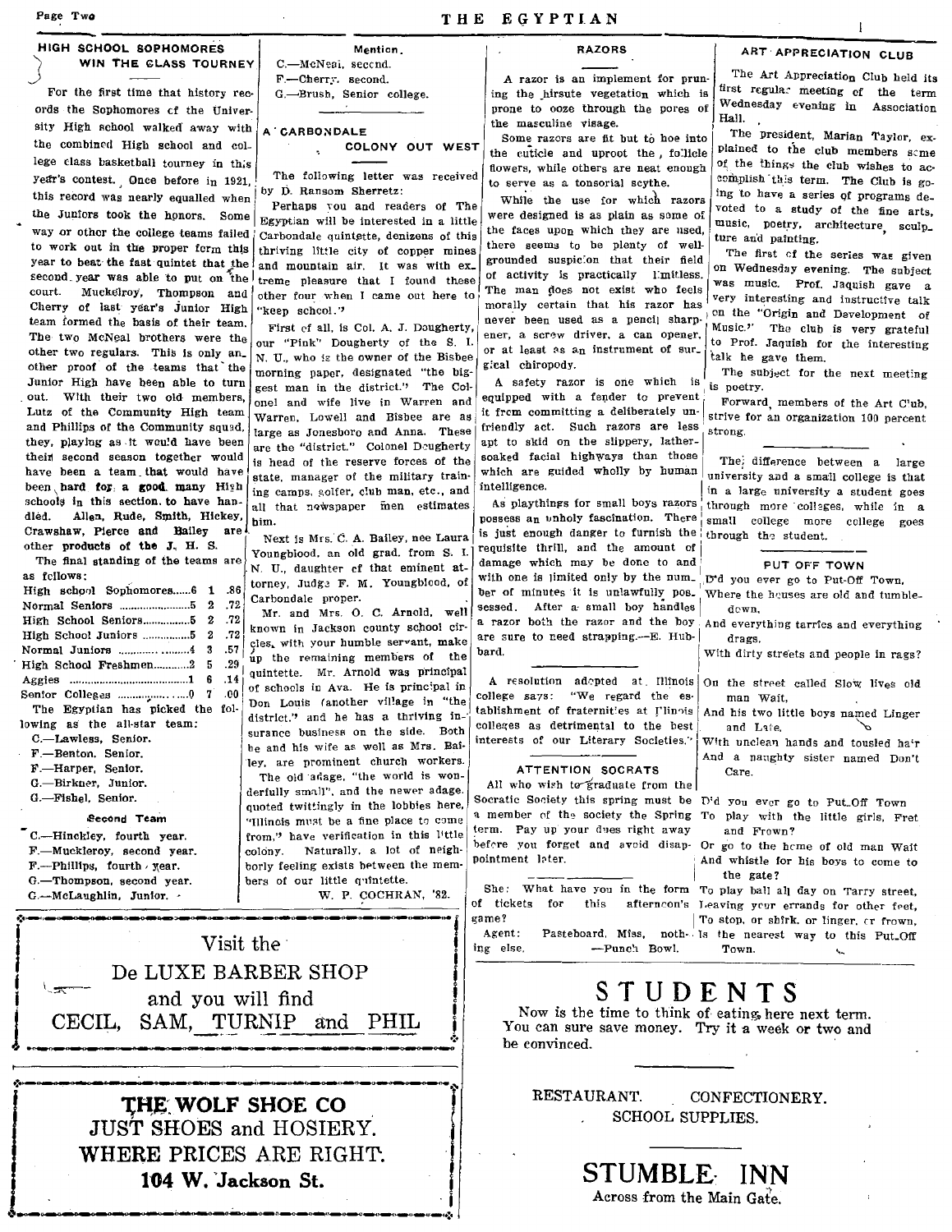**la**<br>.<br>.

I

I

#### OUR HELPEUL HINT FOR APRIL

Useful and encouraging: Being suggestions  $o_n$  how to fill a fountain pen, as follows: Knowing the usual heartrending scenes that generally follows any attempt to be familiar with the so·called fountain pen, the following guide to fountain pens is given:

Never shake a fountain pen in pub\_ lic.

Collect the following apparatusstomach pump, hip boots and army Louis Shannan as a Russian nobleshelter tent, and yard stick from rain man? guage. The Casar of talking about the Josephine Daszko not talking about

Administer anesthetic.<br>Quickly twist the head off and lock Martha without Jack? Quickly twist the head off and lock Martha without Jack?<br>wn the esophagus from above. If Finding some original human in down the esophagus from above. If it froths at the mouth stroke the schcol?<br>sides of the barrel. Should the nen Everybody sides of the barrel. Should the pen Eve<br>need cleaning take it to Prince "Who class? need cleaning take it to Prince "Who Knows How." If carried in the pocket  $\vert$  Not getting affected by the spring with a menthol inheler, it will less  $\begin{bmatrix} \text{every} \\ \text{likely} \end{bmatrix}$  be clogged. Be sure to have  $\begin{bmatrix} \text{Rob.} \\ \text{Bob.} \end{bmatrix}$ its cap on when going out in the sun.  $|_{\text{comb}}$ ?

When thoroughly cleaned, twist on Loren A,derson smiling?<br>again and use as before. William Welge knocking off "Three

#### WEE WUNDER

Why Kirby Lawles and Paul Cox don't loat in the janitor's office? How you like our school?

Why K. L. Pyatt always says: "Well I MIGHT do it-MAYBE? | Clarence Prkner not playing base-

Why folks don't loaf in the halls ball? and corridors:  $Jewel$  Finley not flirting?

How many registered late and had to pay a dollar extra?

longed to "Cox's army?"

And what did "Tiny" Cox think ab~ut the army?

tures made to send to matrimonial agencies?  $\frac{1}{2}$  acter in the play. Although you may agencies?

#### ALWAYS SAY "HELLO" ON THE CAMPUS'

There's a slogan here at S. 1. N. U., You should remember well When'you go about cr ponder-

Or give the college Yell. Say "Hello" to a'l at S. I. N. U.

Even as you wander through the rain

Let us cherish this one slogan And be truthful to the same.

Say "Hello" while on the campus; Do not hesitate to speak;

It may be just that smile. and the

That will rid hom of his woe. <sup>*i*</sup> jamin Harrison.

#### CAN YOU IMAGINE?

"Weenie" Kerley dignified? Margaret without her freckles? Marlon Taylor separated from the Science Building?

Lulu Owens without her sarcasm? Cordon Lackey angry?

Lucile Coulter cutting classes? John Heck flirting?

Earl without Jessie?

Margaret Taylor not at the candy counter?

enjoying Chemistry  $\phi$  . The mass construction of the construction of the construction of  $\phi$  . The construction of  $\phi$ 

Bob\_haired girls not borrowing a

william Welge knocking off "Three  $\begin{array}{|l|}\n\hline\n\text{Main 278.} & 104 \text{ West Jackson St. } \n\end{array}$  ...

Bob Rogers as a tight rope walker?<br>Rey Steckenrider as a Human Fly? Red McLaughlin and Bugs Lamar  $\left| \begin{array}{ccc} \text{Red} & \text{McLaychlin} & \text{and } \text{Bugs} & \text{Lamar} \\ \text{mlaying tididlewinks} & \text{with the man.} \end{array} \right|$ hole covers?

Eleanor R. not talking to the boys?

And what did "Tiny" Cox think The Spring entertainment commit.<br>
about the army?<br>
If you have lost your assignment tess from both societies together when is and Children's Hair Cutting by Licensed<br>
The Spring entertainment The Spring a Young Man's Fancy'- scon be able to decide upon one, so the Spring a Young Man's Fancy'- scon be able to decide upon one, so the Spring a Young Man's Fancy'- scon be able to decide upon one, so that work can b It Jim Blair writes letters every and the those who have neglected to the stress every and the third hour? The dust that work can begin at an early date. The stress every show that the third hour? day this term at the third hour?  $\begin{vmatrix} \text{pay up their dues should do so right} \\ \text{if} \text{Kirby} \text{ Lawles had five dozen pic} \\ \text{there are part} \\ \text{there are part} \end{vmatrix}$  away, as it may be that you are par-If we sh,...<br>If we shall ever get the new gym? have been a member for several<br>If Clean's complexion is natural? terms you will not be cansidered a . If Glenn's complexion is natural? i terms you will not he considered a.<br>
intermediately member unless you have paid dues

Have you not learned that not stocks or bonds or stately houses or lands or products of mill or field are our country? It is a spiritual thought that is in our minds. It is the flag and what it stands for; it is the fireside ard the home; it is the high thoughts that are in the heart, born thoughts that are in the heart, born  $\theta$  of the inspiration which comes of  $\theta$  the story of the fathers, the martyrs  $\phi$ to liberty; It is the graveyard Into which our grateful country has gathered the dust of those who died. If you but stop and give a thought | Here in these things is that thing 'Tis but a bit of speech. We love and call our country rather It may seem trivial and of no account than anything that can be touched As you greet him on the street: or handled. Let me hold the thought<br>may be just that smile, and the ----that we owe a duty to our counword "Hello,"  $\vert$  try in peace as well as in war.—Ben·

#### GIRLS! DO YOU

#### LIKE PRETTY STUFF?

Get up, put on your hat and come straight to our store. Just received, a lot of the newest cut Beads, Bracelets, Ear Bobs, Rings, Pins, Compacts, Face Powder, Rouge, Lip Sticks Bob Combs. If you are delighted we will buy you a drink.

#### FOX'S DRUG STORE.

# Wolf's Shoe Store

Not Cheap Shoes: But Good Shoes Cheap. Best

Styles and Patterns for Spring. Shoes and Hosiery, Exclusive.

Main 218.

#### New Spring Garments Arriving Daily

North Side Square.  $\int_0^\infty$ 

Carbondale, Ill.

# and had "Kenneth Fyatt in knee ~ants? .: .. ~---- \_\_\_ U\_O\_II\_II\_a\_a\_ .\_.: ... ......-.-.-.-~ . ..-.. \_\_\_\_\_\_\_\_ . \_\_\_\_ 1\_- \_\_\_ \_ SPRING ENTERTAINMENTS I ~~!~ali~~~ar!~!~Ja!cur%~~~t:rE Why Lillian Corley saId she be- -·t~

\_\_\_\_\_ ~'H \_\_\_ '\_ • .-.. ~,\_w. \_\_ ~\_\_ ~

! ।<br>।

For better service call the old reliable

#### YELLOW HOOD TAXI

Open and closed cars

~

68L-Phone-68L

24 hours per day.

Radios

Ralph Johnson

Jewelry, Diamonds and Watches

I. C. Watch Inspector Radios I. C. Watch Inspector Optometrist

..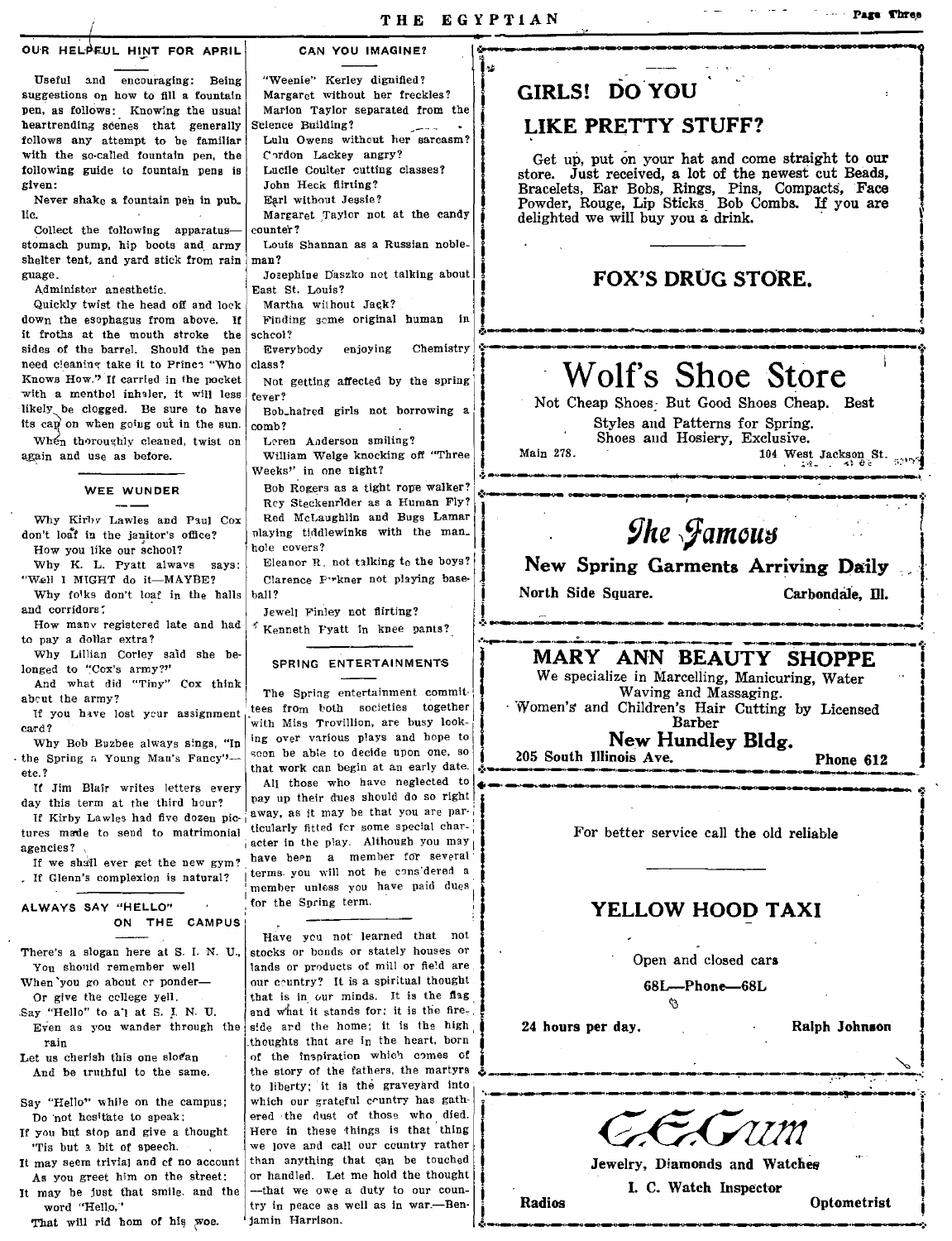#### **RHE EGYPTIAN**

| TAE                                                                                                                                         |                                                                                                                                              |  |
|---------------------------------------------------------------------------------------------------------------------------------------------|----------------------------------------------------------------------------------------------------------------------------------------------|--|
| Charter                                                                                                                                     | Illinois<br>College Press<br>Memuer<br>Association                                                                                           |  |
| Southern Illinois State University, Carbondale, Ill.                                                                                        | Published every week during the Collegiate year by the students of the<br>Entered as second class matter at the Carbondale Post Office under |  |
| the act of March 3, 1879.<br>Office<br>Main Building, Room 16                                                                               | Telephone<br>University Exchange No. 17                                                                                                      |  |
| EGYPTIAN STAFF<br>Editor-in-chief<br>J. Lester Buford '24                                                                                   | EGYPTIAN BOARD<br>Business Manager<br>Russell Clemens 24.                                                                                    |  |
| Associate EditorW. J. Zahnow '23<br>Organization EdVirginia Neftzger '24<br>Margaret Fox '26                                                | Charles Neely '24<br>Adv. Managers<br>Robert Busbee '25<br>Typist  Thelma Deck '24                                                           |  |
| Humor Editors<br>Bestie Brooks '25<br>thei Parr '24<br>Social Editors.<br>Pearl White '24                                                   | College  Van Brown '25<br>Normal  Clifton Bowers '24                                                                                         |  |
| Athletic EditorMerle Crawford '24<br>News Editor Agnes Lentz '24<br>Feature Ed. D. Ransom Sherretz '23  <br>Exchange EditorHenry Markus '24 | Normal  James Blair '25<br>4 cademy  Velma Christie '26<br>Academy  Elfot Pierce, '27<br>Academy Walter Lay, '28                             |  |
|                                                                                                                                             | Cartoonist Pauline Gregory '24   Academy   George Brown, '29<br>Critic Mae C. Trovillion Faculty Advisor - E. G. Lantz                       |  |



#### S. I. T. A.

The Southern Illinois Teachers' Association of 1924 is now a part of the past. The question arises as to whether it was one of the really great meetings of this sort, which has been held. at this place. It may be that it is like the living and dying of a great man, that so long as he lived no one recognized his greatness, but when he died all could see it. Be that as it may and let the future reveal what it will, the truth is, that if the 2500 teachers who were in attendance at that meeting were to express their honest opinion they would return a verdict of Not one of the really great meetings. This is exactly the an-<br>swer that came from nine out of ten teachers, picked at random, and their opinion asked. It is not the intention of the writer that any should get the notion that the committee in charge failed to do its work well. Those of us who have had no connection with such work can never know the hours spent in making these meetings possible. We are likely never to think of that service as being gratis; and the pay given by us is too often non-appreciation. It would be folly on our part to say, there were no great men liere, but in numerous instances that greatness did not manifest itself on this particular occasion. It may be that the teachers have no right to make complaint, yet when we stop to figure the amount of money spent by them for these meetings, their opinion must ultimately be reckoned with. To speak frankly we must say that some of the numbers on the program were not worth the money, possibly not because they could not have been but because they did not iry to be.

#### **WELCOME NEW STUDENTS**

The S. I. N. U. hold the distinction of being a friendly school. The students who come here year after year from the various the rest of the million.

portions of the state hold so many things in common that it is an easy matter to form accuaint nees and friendships. This is exactly as it should be and we hope the time is far in the future when such is to be changed. It is a known fact that many stuhents who are here now, and have been here for some time make it a point to be of service to the new comers. This is one of the most commendable things we can do as we go along from day to day. You no doubt remember those who helped you when you were making your first rounds. You ought to be willing to help someone else in-return. If there I as been a lack of interest on cur part, in those who come in from time to time, let's resolve here and now that we'll make these first few days as delightful for them as possible. To those who have come in for the first time and all others who have not been here throughout the year, we welcome you. So long as you make an effort to do the right thing you need have but little worry.

| It is the duty of every student who |
|-------------------------------------|
| has been here throughout the year   |
| to display a spirit of friendliness |
| aming the new students more espec-  |
| tally to those who have never been  |
| here - before.                      |

One has reached a rather desirable state, when he can be just as enthusiastic about the success of others as he is his own success.

Let's be friends to everybody and, then make all of our friends feel there is something in them.

If we have fai'ed to live up to the records we made in high s hollet's redeem ourselves this term.

Seniors, who are looking for schools for next year, are wondering if it is true that "eppertunity will find you when you are worth lecking for." Some of us who thought we had such a "pull" with our teachers last term, have recently changed our minds.

When some one is not allowed to carry five subjects he can console himself by thinking what a hard time the school would have doing without him in the various shelp! activities We agree with 'P ssvfoot" Johnsen, that in dealing with any prob-

lam (women included) to be successful, one must grapple with his preblem

There is this to be said of the old\_fashioned tintype when the subject held a gold watch in his handthe watch always looked more intelli. gent than the man.

It's a question whether brains or "nerve" will get you farther, but nobody can beat the combination of them.

A high liver is likely to have a bad liver.

The girl who has just broken the world's non-stop dishwashing record by keeping busy at it for more than 31 hours, won't have to worry about competition.

Befere you lament about not getting all the credit you deserve. go into a dark corner and consider whether you have got all the discredit you deserve.

You might be one man in a million" and not amount to much. It would be owing to the make\_up of

THE WAY WE FEEL ABOUT IT, I, a man were stre h's sin would . nd him out, it wouldn't matter so much, but it's always finding h m in.

> Revenge is like a sugar-coated quiuine pill-sweet at first b t bitter as gall immediately afterward.

> Prohibition was the frost that blasted many a crop of wild cats.

> Find a woman that can't be flattered and you'll find a man that can't be fooled by a "slick" salesman.

> The world is full of people who are helping themselved by trying to make you think they are helping others.

> A man on a small income ought to be ashamed to look his high-priced automobile in the face.



#### **SHE LIKES CANDY**

Take her a dainty, inviting box of our candy. She is sure to ap preciate both it and your good taste.

And she likes OUR candy--well, mainly because it's pretty fine eandy; excellent quality, alway delicicusly fresh, with a wide asortment to please the most capri cious fancy.

We have everything from the most delicate bon-bons and rich chocolates to assorted hard candies, certain to please the most particular

> **CARBONDALE CANDY KITCHEN**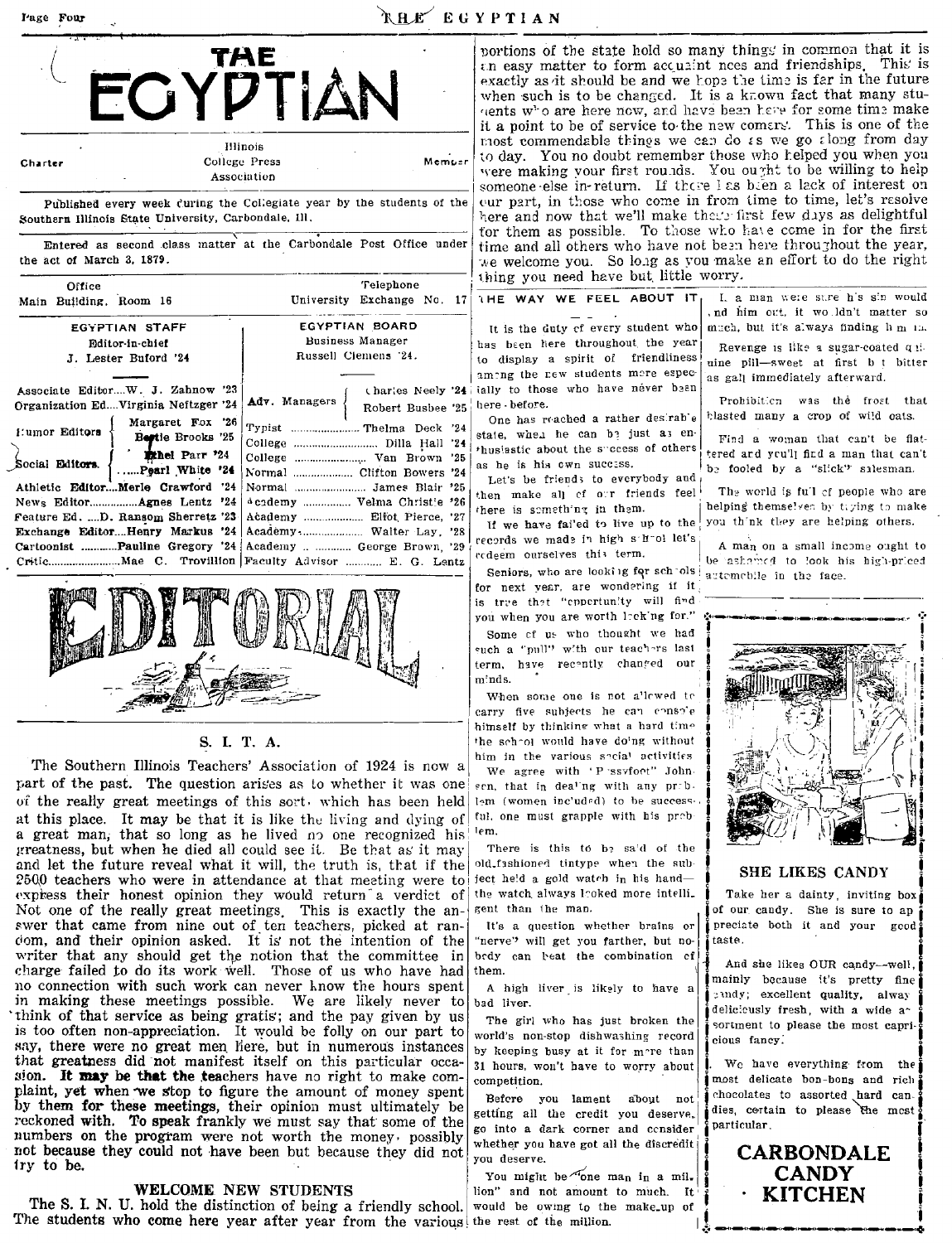

E. W. SUTTON. Member Executive Committee.

POEMS WORTH REMEMBERING

AMERICA FOR ME

Henry Van Eyke 'Tis fine to see the Od World, and The Past is too much with her, and tiavel an and down

Amon; the tamo is palaces and cities. But the glory of the Present is to of renown.

To admire the crumbly castles and We love cur land for what she is the statues o' the kings,-

But now I think I've had enough of antiquated things.

So it's home again, and home again, I want a ship that's westward bound America fer me!

there, I long to be,

yord the ceran bars,

Where the air is full of sunlight and the flag is full of stars.

Oh, London is a man's town, there's power in the air;

flowers in her hair;

- and it's great to study Rome; But when it comes to living there is no place like home.

I like the German fir woods, in green battalions drilled;

I like the gardens of Versailles with flashing fountains filled; But, ch, to take your hand, my dear,

and ramble for a day In the friendly western woodland Leevy.

I know that Europe's wonderful, yet something seems to lack:

where Nature has her way!

the people looking back.

make the Future free,-

and what she is to be.

Oh, it's home again and home again. America for me!

to plough the relling sea.

My heart is turning home again, and To the blessed Land of Room Enough beyond the ocean bars,

In the land of youth and freedom be- Where the air is full of sunlight and flag is full of stars.

#### **EOST--CARLOCK**

It will be of interest to many to know that Corbs A. Carlock and Zetta Bost were recently united in wed-And Paris is a woman's town, with 'ock. Many will remember these people as being in attendance here And it's sweet to dream in Venice, last summer Carleck, who is teach. ing in the UFin H'gh school, will be in school in time to graduate with the class of '24.

> In the recent Junior Basketball tournament held at Srarta, the Ev\_ ansville team won first place and carried home a silver cup as their reward. This team is coached by a member of the class of 1923. Roy



If you never have worn Gordon hosiery-if you are still seeking hosiery of beautiful appearance, unfailingly allied with dependable quality-ask some friend, some student neighbor, about Gordon. Its firmness of texture, perfect fit and durability is responsible for its ever growing popularity. All qualities and all prices.

#### JOHNSON, VANCIL, TAYLOR CO.

## **GET A LINE ON** NEW SPRING STYLES

They're coming—every single day Finds an increasing number of Young men stopping in to see The new spring suits and overcoats To try them on—to take their pick. The wise boys are picking them Out while the picking is good. New spring shirts with collars Attached in stripes, checks And solid colors, in all shades. Have you seen the new narrow Ties? We've got a swell line Of 'em—plain and fancy colors. Come on in and see 'em all. Nearly forgot to tell you about Our swell line of hats and caps<sup>3</sup>. For young men—some line, too.

## JESSE J. WINTERS

 $\hbar$  energy Young Men's Outfitter has a series 2047: 조건 최고 371 2. 3 화

rinavt€ f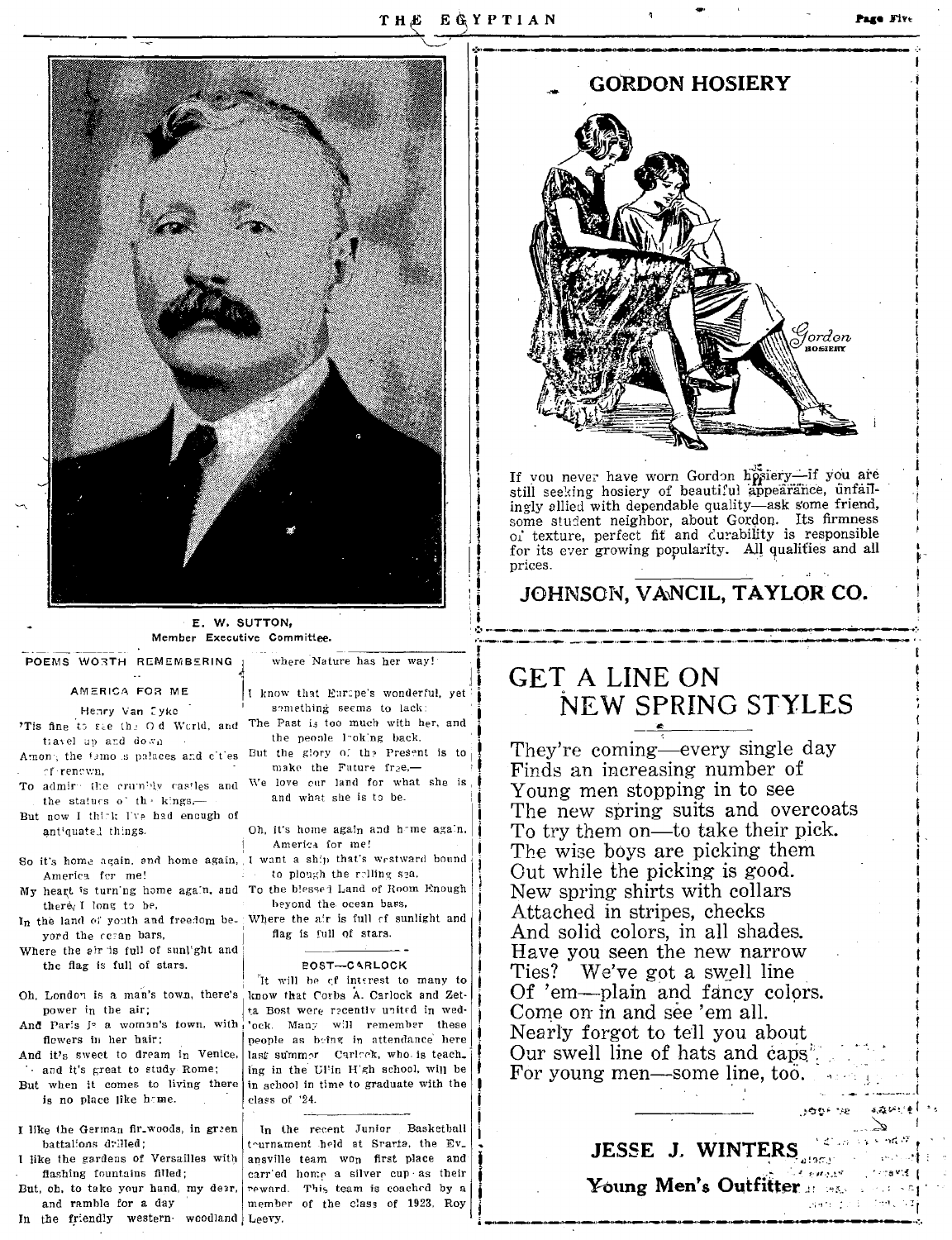| $_{\circ}$ March 31, 1924.                                            | HINTS TO NEW STUDENTS               |
|-----------------------------------------------------------------------|-------------------------------------|
| Mr. E. G. Lentz.                                                      |                                     |
| Carbondale, Illinois.                                                 | Campus ticket-                      |
| Dear Mt. Lentz:                                                       | Make a hit with your teachers       |
|                                                                       | soon as possible.                   |
| We are pleased to submit the fol-                                     | Watch your watch in the classre     |
| lowing report of enrollments and re-                                  | -not the clock.                     |
| ceipts of the meeting which has just                                  | Send the Egyptian home.             |
| closed.                                                               | Believe that "she" is as old        |
| The county enrollments are as fol-                                    | "she" says she is.                  |
| lows:                                                                 | Loaf around in the corridors at     |
|                                                                       | times-there's plenty of room.       |
| 3                                                                     | Don't dare rest the reference bo    |
| 4                                                                     | assigned.                           |
|                                                                       | Talk out loud in the library-de     |
| 23                                                                    | whisper and disturb folks.          |
| 20                                                                    | Never walk down the stairs, sl      |
| 28                                                                    | down the banisters if there are :   |
|                                                                       | at hand.                            |
| 13                                                                    | Walk as the Sen'ors walk.           |
| 87                                                                    | Stand on your head in chapet, st    |
| 1                                                                     | exercise is good for the constituti |
|                                                                       | Don't join any "secret" club        |
|                                                                       | they will rush you to death.        |
| 26                                                                    | Be dignified like the Juniors.      |
|                                                                       | After the thirteenth week of        |
| 7                                                                     | term you can bluff through all y    |
| 3                                                                     | classes.                            |
|                                                                       | Believe anything anybody tells yo   |
|                                                                       |                                     |
| 15.                                                                   | HAMLET'S LEAP YEAR SOLIL            |
| $\mathbf{1}$ :                                                        | QUY                                 |
| 41                                                                    | "To marry or net to marry, that     |
| 16 I                                                                  | the question,                       |
|                                                                       | Whether 'tis nobler in the mind     |
| The only ones of the above that                                       | suffer                              |
| I know to be 100 percent are: Alex- The jeers and banters of outraged |                                     |

ander, Massac, Pulaski, Perry and Jackson. There was one person who enrolled

that I do not know from what county he came, so I am listing him as unclassified. This makes our total efirollment 2517.

The receipts from registration The door receipts were.......... 257.00

> Total receipts ...................\$5291.00 Vours. CLAUDE VICK.

#### **OLD SCHOOLMATES**

Lickin' and larnin' Slate and pencil Paper wads and note writing Teacher's pet and tattle-tales Spelling bees and literaries Balls and bats Exams and flunks Readin', 'ritin' and 'rithmetic. Puppy love and jealousy Copying and telling Copy books and lots Dog-eared books and carved desks Friday afternoons and declamations Last days and big dinners.

AT SUNDAY SCHOOL

Teacher-Who was Ruth?

Wise Kid-Gee, y'er ignorance is refreshin'. Everybody knows he's de greatest home run slugger that ever existed.-Cincinnati Enquirer.

icketit with your teachers as Lantern. sible. ar watch in the classroom inek. Egyptian home. hat "she" is as old as she is. nd in the corridors at all s plenty of room. rest the reference books loud in the library-don't disturb folks. k down the stairs, slide anisters if there are any he Sen'ors walk. your head in chapel, such good for the constitution. any "secret" club or sh you to death. d like the Juniors. thirteenth week of the n bluff threugh all your Over Winter's Store. vthing anybody tells you. LEAP YEAR SOLILO-QUY or net to mapry, that is iestion. nobler in the mind to Phone 35 d banters of outraged fe\_ males. Or to take arms against a sea of troubles. And by proposing, end them. To court: to marry: To be a bach no more; and, by a marriage, end The heartache, and the thousand and one ills Bachelors are heir to: itis a consumation Devoutedly to be wished. But the dread of something after Makes us rather bear the ills we have Than to fly to others we know not



of."

Demand a battery that gives you lasting satisfactionplenty of power and care-<br>free service. Then see that you get an Exide.

**EXIDE BATTERY SERVICE** 

217 So. Illinois Ave.,

He-"I think she is just as pretty as she can be." She-"Most girls  $are 2 -$ Jack  $\alpha$ 

"Are you a mind reader?" "Yes." "Can you read my mind?" "Yes." "Well, why den't you go then?"

-Virginia Reel.

Patronize our advertisers.

SETTLEMOIR SHOE HOSPITAL

- Sewed Soles and Rubber Heels.

Shoes Dyed Cleaned and Shined.

Across in front of postoffice

**Phone 252-Y** 

#### THE JOHNSON BEAUTY SHOP

Scalp Treatment-Marcelling-Hair Dressing Fac'al Massage-Manicuring-Shampooing

Women and Children Hair Bobbing.

For Appointments

Call 279Y

2071/2 Illinois Ave.

J. W. Milligan

A. S. Brockett

#### Milligan-Brockett Music Co.

**Pianos and Edisons** Latest Sheet Music

 $\mathbf{r}$ 

Carbondale, Ill.

## STUDENTS

We are in business to supply your wants. Make our store your headquarters. If we do not have what you need, we will get it.

## Rathgeber Brothers

# **SPALDING'S**

ATHLETIC GOODS

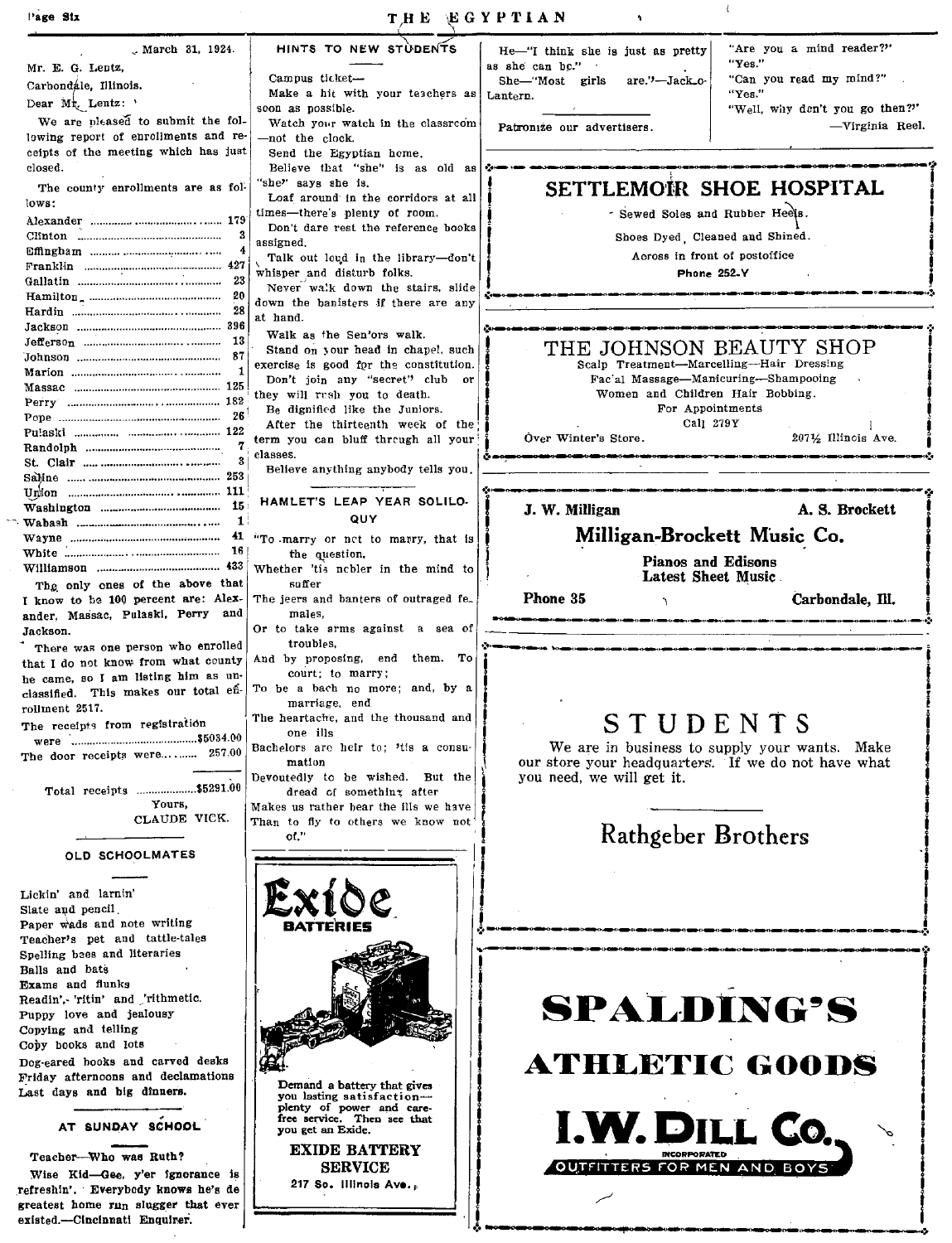#### 44th Annual Meeting (Continued from Page One.)

that the child passes through all stages of development through which his remote ancestors passed during the evolution of the race. If, for any reason, the development is arrested while the child is passing through one of these stages, then this arrest is likely to be permanent, and the physical and mental traits of the race while in this stage will dominate the activities of the child. He concluded by making the point that one of the tasks of the teacher is to see that the child is not arrested in mental growth before he has reached mental maturity

At 7:30 Thursday evening an im. mense audience was assembled for the second general session. Some splendid music was given by the orchestra of the S. I. N. U., which showed the care'u! training of the director, Mr. Jaquish.

The address of the evening was given by Mr. John J. Tigert, of Washington, D. C., Comm'ssioner of Edyeation. His introduct ry remarks were very clever. Among other things, he humorously disclosed the fact that he is a Kentuckian.

Mr. digert's native fund of humor did not desert him throughout the address, although he spoke most seriously upon the question whether our expenditures on schools are increasing at a rate too great for taxpayers to bear. He stated that twenty times as much is spent for luxuries? as for education, but he d'du't justify school expenditures thusly. Neither were the various statistics that were quoted given for that purpose, but to serve as a basis of comparison, and to show that shool rates had increased the least of any line.

He observed that increased schoo' rates had largely resulted from new courses being added to the curriculum, which have been brought in to cater, in many instances, to the wishes of business men and those on the outs'de, ard, over the protest, many times, of educators. However, be said money spent on schools is the most important that is spent. In all his travels he knew of no city or state that had not depended upon schools of some type for its progress. He used Detroit as an example. It is the fourth city of the U.S. largely because much has been spent on the technical education. The state of North Carolina was cited as an example of a state which education bas brought out of a deplorable condition which existed after the Civil War.

The Fr'day morning session opened with music by the audience led by Mr. Jaquish. Music was a very enjoyab'e feature of this session. The violin solo by Bobby Swain accempanied by Helen Thompson was a number that won much applaus?. Miss Bertha Lawbaugh's vocal solo needs no comment as she enjoys a

high reputation as a vocalist sure to nlease.

The first address of the session given by President Robert J. Aley, Butler College, Indianapolis, His subject was "Facing the Future." Through modern means of transpor\_ tation and communication, the earth was reduced to a mere ball, so to speak. People were living in groups and hence greater complexities arise now in living than formerly existed. Tracing the growth of popular government from Magna Charta to the present, he emphasized the state\_ ment of Gladstone that our constitution is the greatest document struck off at any time by the hand of man. Yet he showed that many citizens of the U.S. were net properly reverencing this sacred fact.

in order that the wor'd go forward we must train men to have open duty and religious training requisite in point and decide from evidence. Education is the means through which such training is acquired and the teacher is largely responsible for its mpartation. Speaking on pelitical duty and reeligious training requisite for the teacher, he said, "I would not consciously recommend for a school any teacher who did not have political faith and religious convictions." The second lecture of the morning was given by Prof. O'Shea. whose subject was 'The Meaning of Youth." He showed how civilization had de\_ cayed in certrin parts of several cities of Europe because the youth had not been kept in a pregress of growth long enough to reach mental maturity. From these citations he drew the conclusion that if we are to keep our civilization on the increase. we must find some means to continue the mental growth of the child. Many things are contributary to arresting this development, among which is the picture shows and medern dance halls. Prof. O'Shea made the statement that probably 90 percent of the modern picture shows are of such a nature as to arouse the emotions of boys and thus divert their minds from their school work, and hence, arrest mental growth. Furthermore, the medern form of dancing, exp'a'ned by the meaning of the word "tango" is another agency not conducive to good school work. He emphasized the fact that he did not wish to show that picture shows and dancing are immoral, but that their influence on the youth are such that they are not getting all out of school that they should as a result of such distracting influences. Some pictures are worth while, he said; a'so certain forms of dancing as practiced for aesthetic gratification but the modern tango forms are a hindrance to the teachability of youth.

The last session of the meeting was held Friday evening. Again the immense audience enjoyed singing under Mr. Jaqu'sh's d'rection. All were spell-bound during the violin



W. A. FURR. Member Executive Committee.

solo of Mr. Ralph Swain, whose musical ability is of very high quality,

The novel address, accompanied by pictures, given by Carl Akeley, tropical explorer, was entertaining as well as instructive. Speaking on the subject, "Recent Adventures in Gorilla Land," Mr. Akeley overthrew many popular beliefs concerning' gorillas, and pictured them as friendly animals. He does not approve of the appellation "Darkest Africa," and refuted a number of statements that are often given by "would-be-heroes" who return from this region. He says man is the enemy and is responsible for the blood\_thirsty nature of most of the animals.

#### AS TO YOU

-Selected Did you give him a lift? He's a brother of man. and bearing about all the burden he can.

Did you give him a smile? He was dewncast and blue, and a smile would have helped him to battle it through. Did you give him your hand? He was slipping down hill, and the that you may be true, but the to world-so I fancfed-was using him of your manhood is what did y

let him go with his load?

Did you help him along? He's a sinner like you, but the grasp o your hand might have carried him throngh

Did you bid him good cheer? Jus a word and a smile were what he most needed that last weary mile. Do you know what he bore, in th hurden of cares, that is every man' load and that sympathy shares?

Did you try to find out what h needed from you, or did you iv leave him to battle it through?  $\Gamma$ vou know what it means to be los'" the fight, when a lift just in time might set everything right?

Do you know what it means-just the clasp of the hand, when a maborne about all he ought to stand

Did you ask what it was-why t' quivering lip, and the blistering tedown the pale cheeks that sl' Were you a brother of his when the came to be? Did you offer to he him or didn't vou see?

Did you stop when he asked you ' give him a lift or were you so b" you left him to shift? Oh, I know do? Did you reach out your hard Did you give him a word, did you Did you find him the road, or did y just let him go by with his load?

#### WE ARE EQUIPPED TO SERVE THE WONDER. BONCILLA MASSAGE

#### The World's Famous Clasmic Facial Pack. Does these definite things for the face:

- 1. Cleans the complexion and gives it color.
- $2^{\circ}$ Removes blackheads and pimples.
- $\mathbf{R}$ Closes enlarged pores.
- 4. Rebuilds drooping facial tissues.
- 5. Makes the skin seft and velvety.